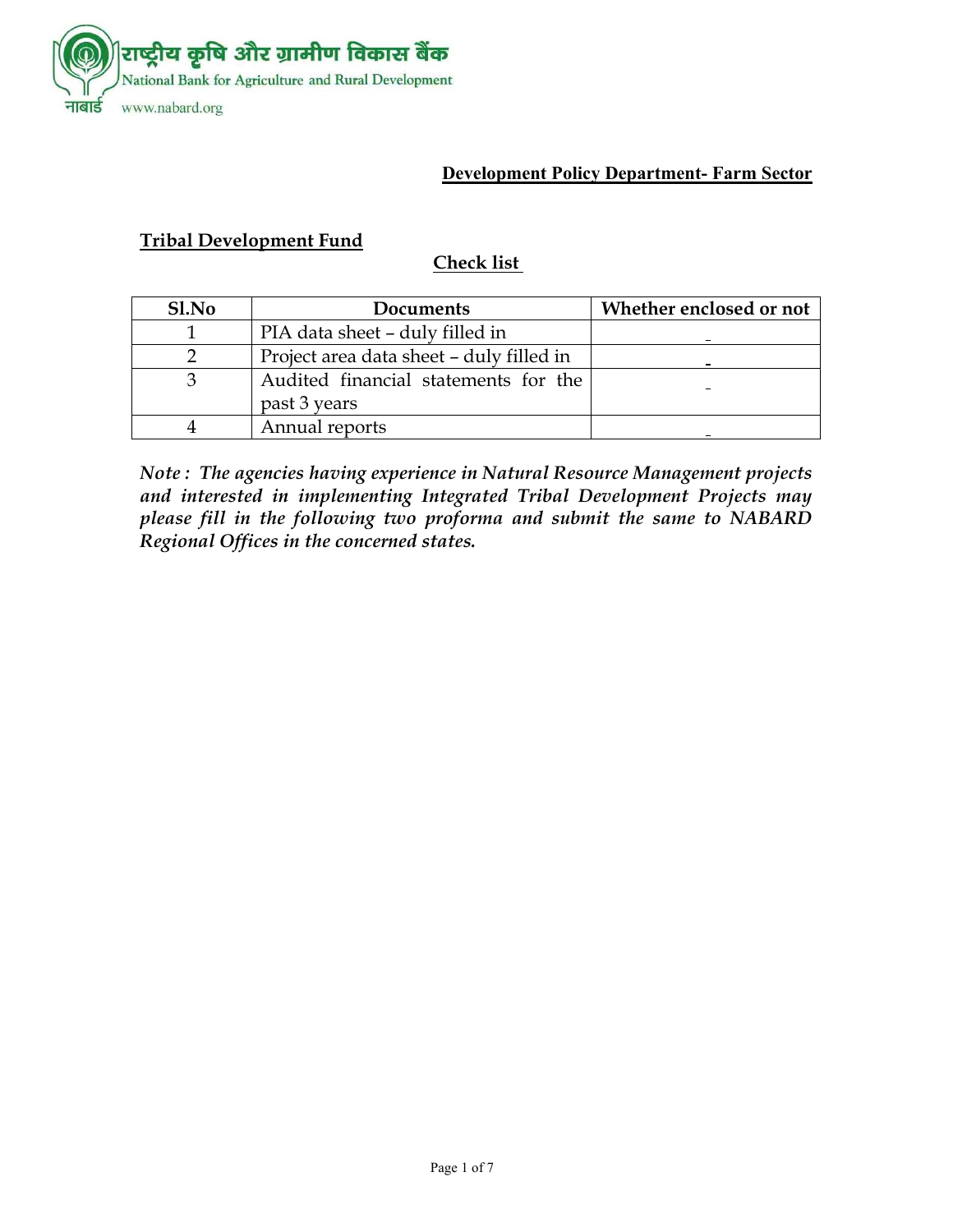

# **Annexure -I**

# **Tribal Development Fund - PIA Data Sheet**

Non-Governmental Organisations (NGOs)/ Community Based Organisations (CBOs) desirous of participating in the Tribal Development Fund Programme are requested to furnish the following information about their organisations :

- 1. Name of PIA:
- 2. Legal Status:
- a. Whether Trust or Society:
- b. Trust Registration Number:
- c. Society Registration Number:

d. Date of Registration of Trust \_\_\_\_\_\_\_\_, Place \_\_\_\_\_\_\_\_

Note: Please enclose copy of Registration Certificates and copy of Memorandum of Association / Trust Deed and Rules and Regulations.

3. F.C.R.A.Registration Number: \_\_\_\_\_\_

Note: Please enclose xerox copy of certificate.

4. i. Registered Address of Head Office:

Area of Operation:

ii. Address of Sub-Branches/Centres:

Area of Operation:

- 5. Other Details:
- i. Name and designation of the Chief Functionary or contact person:
- ii. Address for regular correspondence:
- iii. Telephone number (Office and Residence):
- iv. Fax number:
- v. Email address:
- 6. Members of Governing Board of Organisation/Trust/Society: Please enclose list of office bearers in the following format.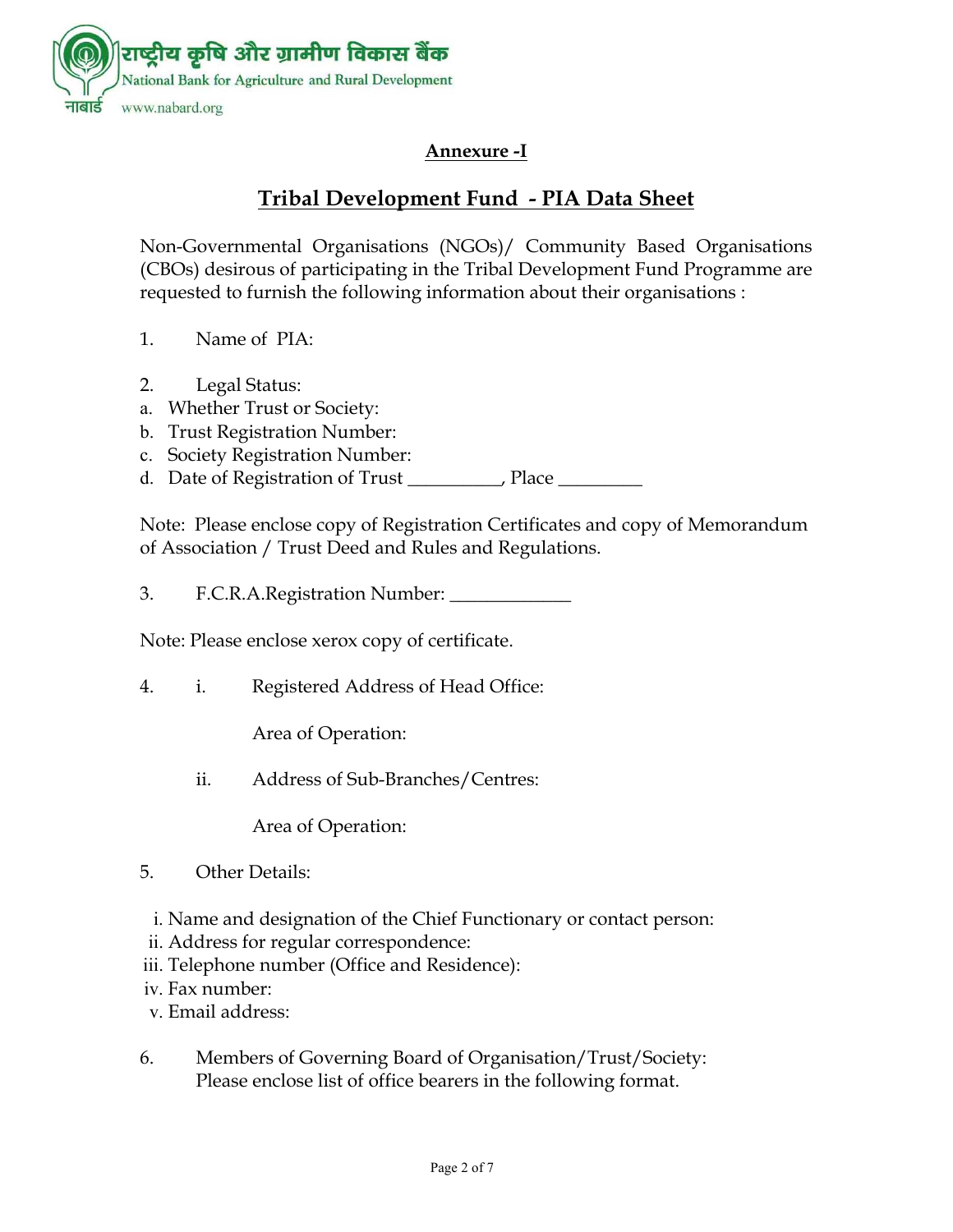

| Sr.No. | Name | Designation | Age | Occupation | Since when      |
|--------|------|-------------|-----|------------|-----------------|
|        |      |             |     |            | associated with |
|        |      |             |     |            | Organisation    |
|        |      |             |     |            |                 |

7. Organisation Structure:

 Please indicate the departments, their responsibilities and the authority structure/hierarchy (line of command).

8. Man Power:

Please enclose information in the following format

#### (a) Honorary workers

| Sr.<br>No. | Name | Designation | Age | Occupation | Qualification |            | Since when<br>associated |
|------------|------|-------------|-----|------------|---------------|------------|--------------------------|
|            |      |             |     |            |               |            | with                     |
|            |      |             |     |            |               |            | Organisation             |
|            |      |             |     |            | Educational   | Experience |                          |
|            |      |             |     |            |               | (vrs.      |                          |
|            |      |             |     |            |               |            |                          |

### (b) Paid workers

| Sr. | Name | Designation | Age | Qualification |                   | Since when      |
|-----|------|-------------|-----|---------------|-------------------|-----------------|
| No. |      |             |     |               |                   | associated with |
|     |      |             |     |               |                   | Organisation    |
|     |      |             |     | Educational   | Experience (yrs.) |                 |
|     |      |             |     |               |                   |                 |

9. Equipment and infrastructure: Please enclose information in the following format (i) Fixed assets (capital)

| ⌒<br>۰<br>N<br>м | ∽<br>$\pi n$ | nber<br>---- | $\cdots$<br>hen purchased<br>v |
|------------------|--------------|--------------|--------------------------------|
|                  |              |              |                                |

#### (ii) Equipment

| Name of Equipment | When purchased |
|-------------------|----------------|
|                   |                |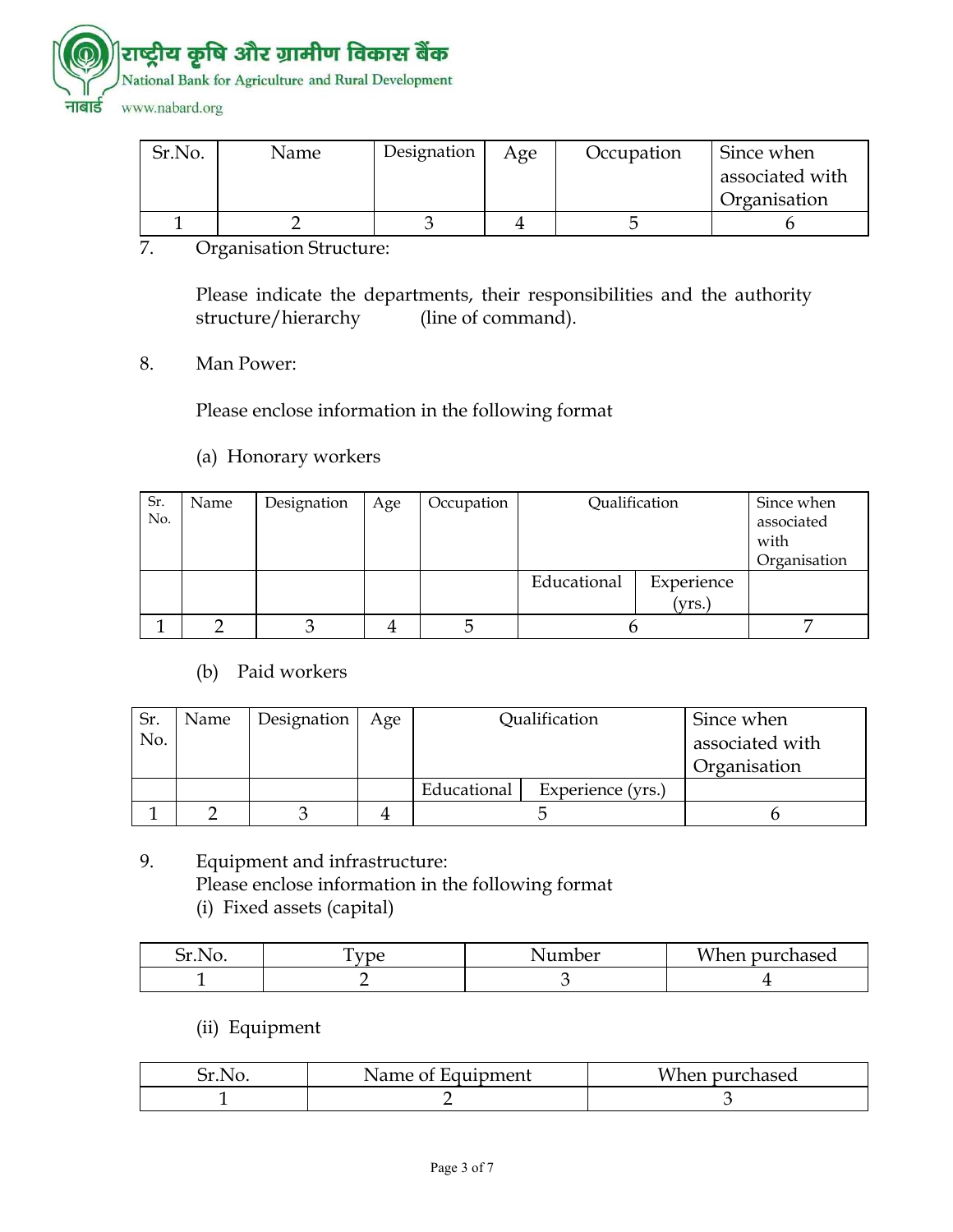

#### 10. Funding sources:

Please state names and address of funding agencies.

11. Projects handled in past/on-going:

| Sr. | Name    | No. of        | Amount   | Year of start  | Year of    | Funding |  |  |  |
|-----|---------|---------------|----------|----------------|------------|---------|--|--|--|
| No. | of      | beneficiaries | involved |                | Completion | sources |  |  |  |
|     | Project |               |          | implementation |            |         |  |  |  |
|     |         |               |          |                | applicable |         |  |  |  |
|     |         |               |          |                |            |         |  |  |  |

Please enclose information in the following format.

### 12. Largest project handled:

Comment briefly on the largest project (financially or man power-wise) handled so far, indicating specifically difficulties experienced in the project and any other salient experiences.

13. Relationship with Government Departments:

i. Please indicate if you have implemented any Government programmes in the past. If yes, please indicate description of the project and amount involved.

i. Please describe what Government programmes/schemes are being implemented presently by you. Please state amount involved.

14. Tribal Development related projects handled:

Please provide the relevant information with all details.

15. Details of Natural Resources Management projects implemented:

Experience of the PIA in the following fields: Indicate the projects/ activities implemented with all details.

- i. Horticulture ii. Afforestation iii. Soil conservation
- iv. Water resources development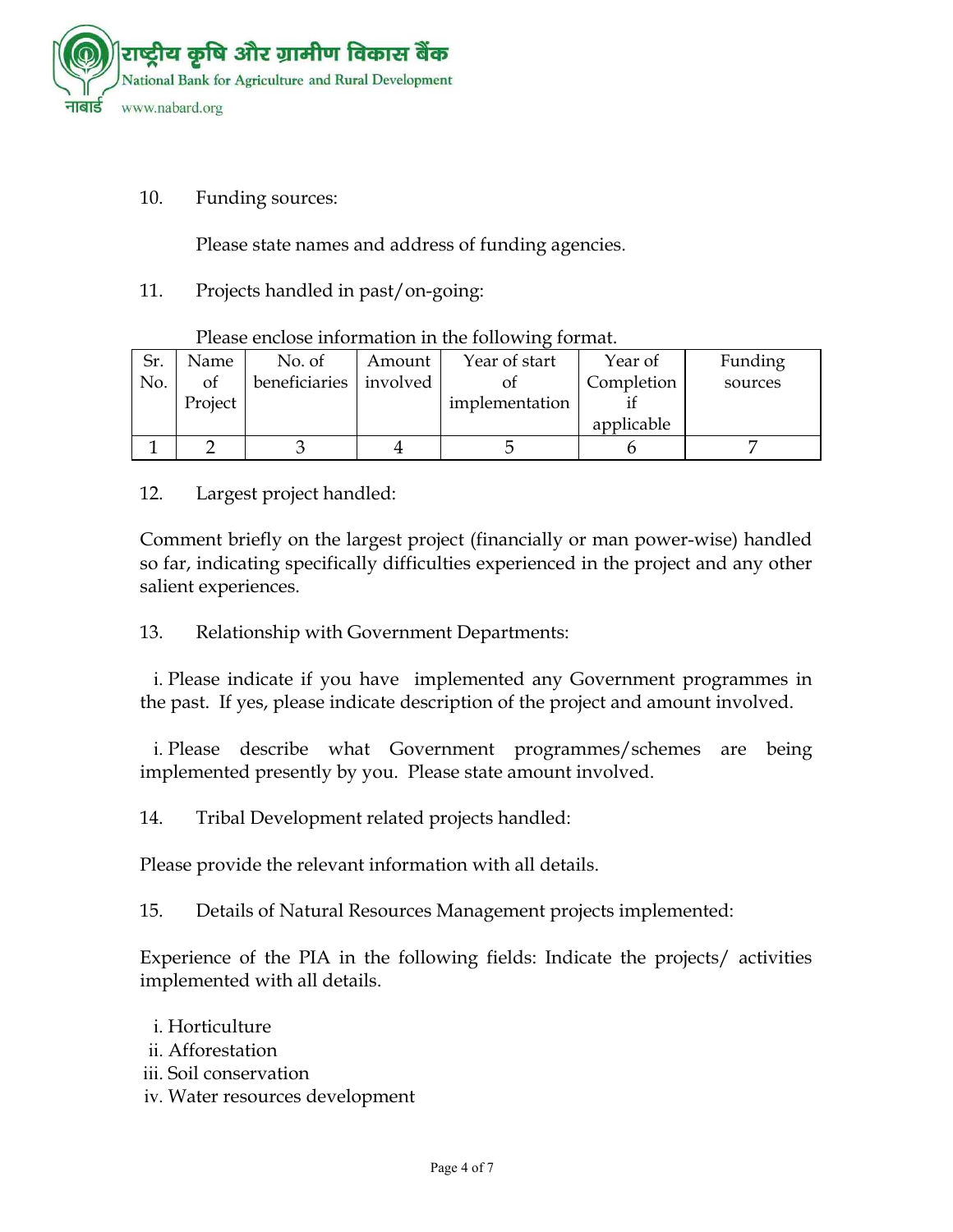

- v. Watershed development
- vi. Community health
- vii. Women development activities
- viii. Agricultural development
- ix. Non farm sector activities
- x. Any other tribal development projects implemented.
- 16. Developmental Approach
- i. Which area/disciplines you prefer to work in?
- ii. How do you choose a village to work in?
- iii. How do you approach the village?
- iv. What programs do you introduce initially?
- 17. Please enclose copies of the following:
- 1. Audited financial statement for the past 3 years.
- 2. Annual reports, if available.
- 3. Evaluation reports, if available.
- 4. Any other literature, if available.

Date:

Place: Signature

Name and Designation:

Name of the Organisation: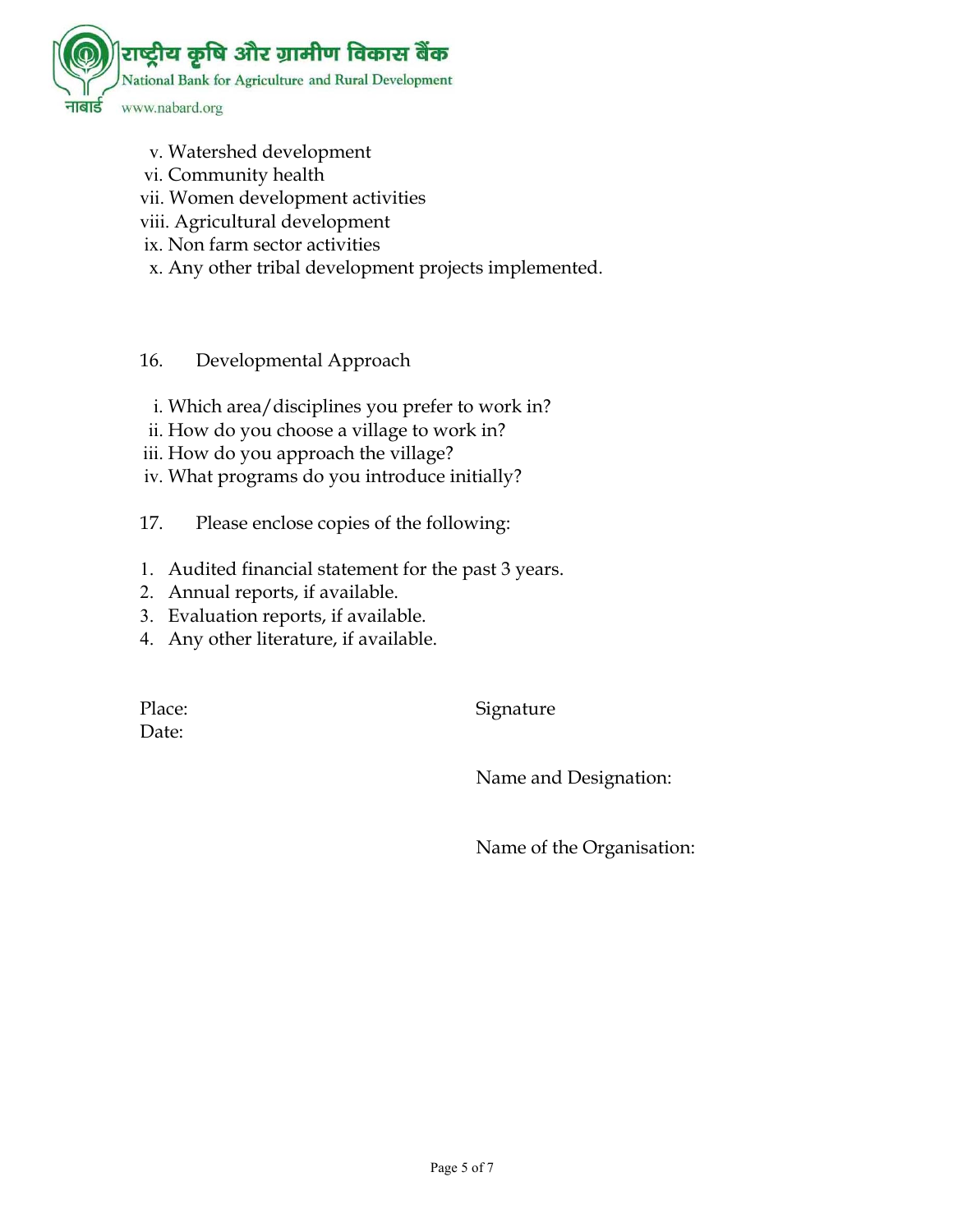

# **Annexure - II**

# **Tribal Development Fund - Project Area Data Sheet**

1. Location of the proposed project:

Name(s) of village (s), Taluka and District

2. Features of the project area:

Nearness to the town, road connection, village market, school, primary health center, bank, cooperative society etc.

- 3. Month and year since PIA has been active in the proposed project area.
- 4. Did the PIA participate in implementing any Government programmes or privately funded schemes in the proposed area?

If yes, give brief description in the following format:

|     | $\vert$ Sr.   Name/Type   Number of | Date of                                   | Date of | Departments   Financial   Funding |        |        |
|-----|-------------------------------------|-------------------------------------------|---------|-----------------------------------|--------|--------|
| No. | of Scheme                           | Beneficiaries   Commencement   Completion |         | involved                          | Outlay | Source |
|     |                                     |                                           |         |                                   |        |        |
|     |                                     |                                           |         |                                   |        |        |

- 5. Proportion of tribal population in the project area and their break up.
- 6. What is literacy rate in the project area?
- 7. Land holding pattern of the tribal families in the project area:
- Total number of tribal families:
- Tribal families having area less than 5 acre:
- Landless tribal families:
- 8. Average rainfall received in the area:
- 9. Irrigation sources available in the programme area:

**Crops** Area

Perennially irrigated: Seasonally irrigated: